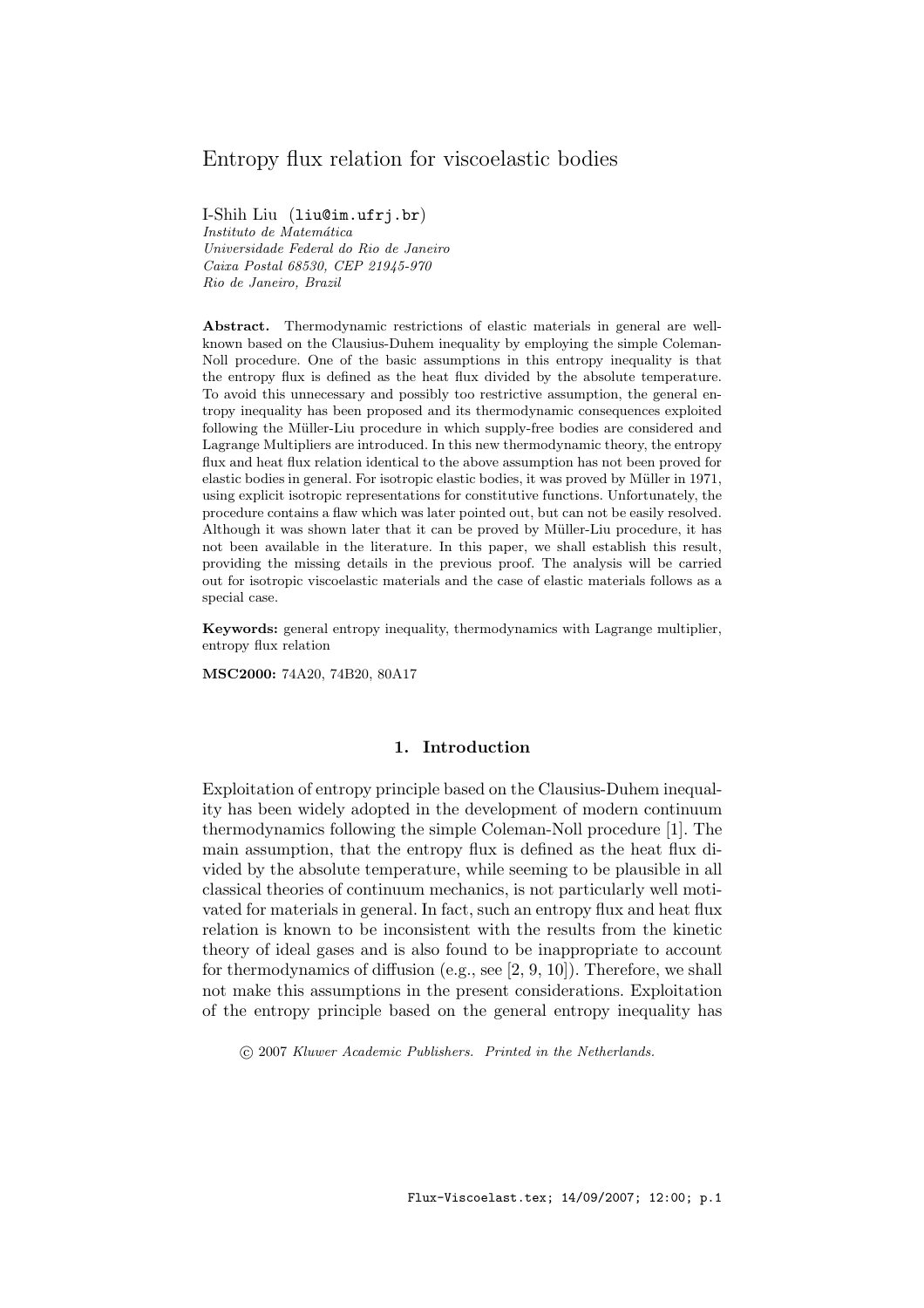been proposed by Müller  $[6, 8]$  and the method of Lagrange multipliers proposed by Liu [3] greatly facilitates its exploitation procedure.

With the general entropy inequality, Müller first proved that for viscous heat-conducting fluids [7] and isotropic thermoelastic bodies [8], the entropy flux is proportional to the heat flux with the coefficient function (called the *coldness*) depending only on the empirical temperature. This is one of the first attempt to exploit the thermodynamic restriction from the general entropy inequality by direct evaluation with explicit isotropic representations of constitutive functions.<sup>1</sup>

In later development of thermodynamic theories based on the general entropy inequality the method of Lagrange multipliers proposed by Liu  $[3]$  has been widely used. We shall refer to it as the *Müller-Liu pro*cedure. The derivation of the relation between the entropy flux and the heat flux, referred to simply as *entropy flux relation*, is a typical problem in those theories. The problem usually relies on isotropic properties of material bodies with the use of either explicit isotropic representations or the flux relation theorems for isotropic vector functions given in [4]. In this paper, we shall establish the entropy flux relation for isotropic viscoelastic bodies as a new derivation of Müller's result  $[7, 8]$ . To the knowledge of the present author, similar results for anisotropic material bodies have not been considered yet.

# 2. Entropy principle

One of the principal objectives of continuum mechanics is to determine or predict the behavior of a body once the external causes are specified. Mathematically, this amounts to solve initial boundary value problems governed by the balance laws of mass, linear momentum and energy,

$$
\dot{\rho} + \rho \operatorname{div} \dot{x} = 0,\n\rho \ddot{x} - \operatorname{div} T = \rho \mathbf{b},\n\rho \dot{\varepsilon} + \operatorname{div} \mathbf{q} - T \cdot \operatorname{grad} \dot{x} = \rho r,
$$
\n(1)

when the external supplies  $\boldsymbol{b}$  and  $\boldsymbol{r}$  are given.

The governing field equations are obtained, for the determination of the fields of the density  $\rho(\mathbf{X}, t)$ , the motion  $\chi(\mathbf{X}, t)$ , and the temperature  $\theta(\mathbf{X}, t)$ , after introducing the constitutive relations for the stress T, the internal energy  $\varepsilon$ , and the heat flux  $q$ , into the balance laws. Any solution  $\{\rho(\mathbf{X},t), \chi(\mathbf{X},t), \theta(\mathbf{X},t)\}\$ of the field equations is called a thermodynamic process.

<sup>1</sup> Unfortunately, there is a flaw in the proof due to redundant elements in the representation of an isotropic tensor-valued function, see [4, 9].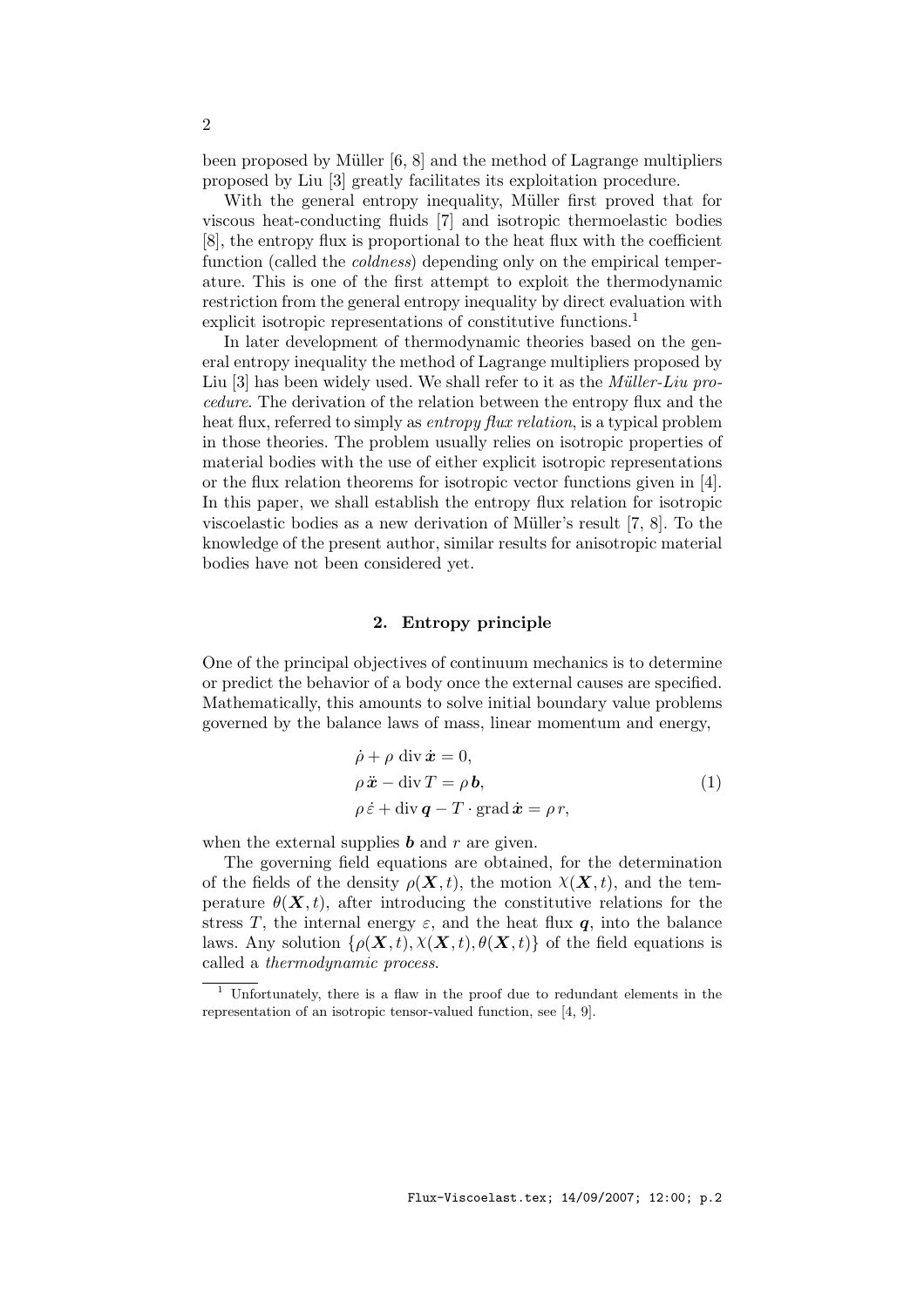On the other hand, the behavior of a body must also obey the second law of thermodynamics, i.e., a thermodynamic process must also satisfy the entropy inequality,

$$
\rho \dot{\eta} + \operatorname{div} \Phi - \rho s \ge 0,\tag{2}
$$

where  $\eta$  is called the specific entropy density,  $\Phi$  the entropy flux and s the external entropy supply density.

Following the idea set forth in the fundamental memoir of Coleman and Noll [1], the second law of thermodynamics plays an essential role in constitutive theories of continuum mechanics.

Entropy principle. It is required that constitutive relations be such that the entropy inequality is satisfied identically for any thermodynamic process.

Therefore, like the principle of material objectivity and material symmetry, the entropy principle also imposes restrictions on constitutive functions. To find such restrictions is one of the major tasks in modern continuum thermodynamics.

Remark: Motivated by the results of classical thermostatics, it is often assumed that

$$
\Phi = \frac{1}{\theta} \, \mathbf{q}, \qquad s = \frac{1}{\theta} \, r,\tag{3}
$$

where  $\theta$  is the *absolute* temperature and (2) becomes known as the Clausius-Duhem inequality,

$$
\rho \dot{\eta} + \text{div} \frac{\mathbf{q}}{\theta} - \rho \frac{r}{\theta} \ge 0. \tag{4}
$$

For elastic materials in general, the thermodynamic restrictions can easily be obtained by the well-known Coleman-Noll procedure [1].

#### 3. Thermodynamics of viscoelastic materials

We shall now exploit the entropy principle for viscoelastic materials following the Müller-Liu procedure. First of all, Müller proposed that if the body is free of external supplies, the entropy supply must also vanish, which is certainly much weaker than the assumptions  $(3)_2$ . Since constitutive relations do not depend on the external supplies, in exploiting thermodynamic restrictions it suffices to consider only supply-free bodies.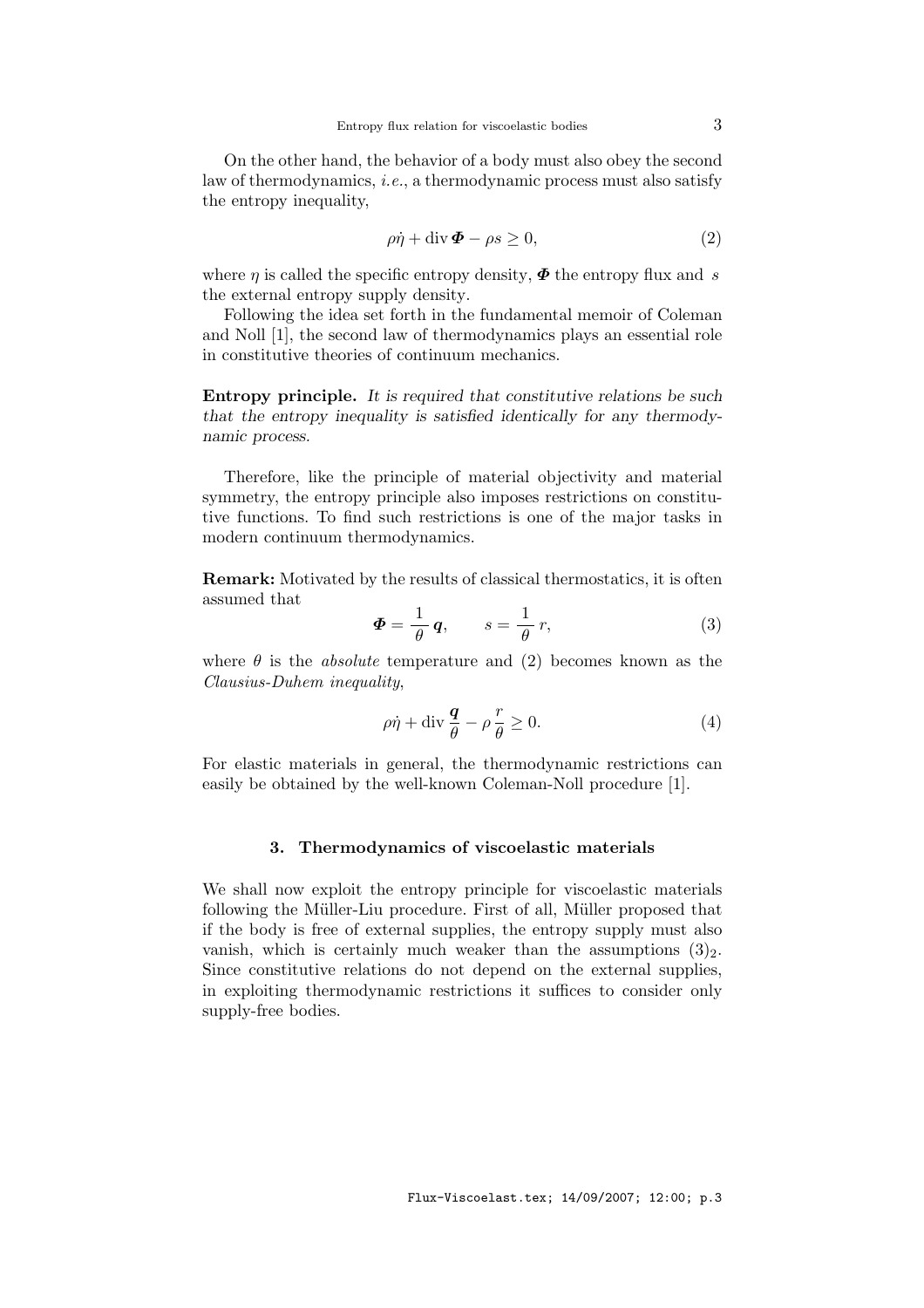It is more convenient to use referential description for solid bodies. We have the following balance laws for supply-free bodies,

$$
\rho = J^{-1} \rho_{\kappa},
$$
  
\n
$$
\rho_{\kappa} \ddot{x} - \text{Div} T_{\kappa} = 0,
$$
  
\n
$$
\rho_{\kappa} \dot{\varepsilon} + \text{Div} \, \mathbf{q}_{\kappa} - T_{\kappa} \cdot \dot{F} = 0,
$$
\n(5)

and the entropy inequality,

$$
\rho_{\kappa}\dot{\eta} + \text{Div}\,\boldsymbol{\Phi}_{\kappa} \ge 0,\tag{6}
$$

where F is the deformation gradient and  $J = |\det F|$ , while  $T_{\kappa} =$  $JTF^{-T}$  and  $q_{\kappa} = JF^{-1}q$  are the Piola–Kirchhoff stress tensor and the material heat flux respectively. In analogy to the material heat flux, the material entropy flux  $\boldsymbol{\Phi}_{\kappa}$  is similarly defined. Div is the divergence operator with respect to the referential coordinates.

The constitutive relations for viscoelastic materials can be written as functions of the state variables  $(F, \dot{F}, \theta, \mathbf{g}_{\kappa})$ ,

$$
T_{\kappa} = \hat{T}_{\kappa}(F, \dot{F}, \theta, \mathbf{g}_{\kappa}),
$$
  
\n
$$
\mathbf{q}_{\kappa} = \hat{\mathbf{q}}_{\kappa}(F, \dot{F}, \theta, \mathbf{g}_{\kappa}),
$$
  
\n
$$
\tilde{\mathbf{q}}_{\kappa} = \hat{\mathbf{q}}_{\kappa}(F, \dot{F}, \theta, \mathbf{g}_{\kappa}),
$$
  
\n
$$
\tilde{\mathbf{q}}_{\kappa} = \hat{\mathbf{\Phi}}_{\kappa}(F, \dot{F}, \theta, \mathbf{g}_{\kappa}).
$$
\n(7)  
\n
$$
\tilde{\mathbf{q}}_{\kappa} = \hat{\mathbf{\Phi}}_{\kappa}(F, \dot{F}, \theta, \mathbf{g}_{\kappa}).
$$

where  $g_{\kappa} = \nabla \theta$  and  $F = \nabla \chi$  are the gradients in referential coordinates. Meanwhile,  $\theta$  will be regarded as an *empirical* temperature, which is some convenient measure of hotness (or coldness) of the thermodynamic state.

For the purpose of determining the constitutive restrictions, the regularities of the constitutive functions as well as the state variables are usually assumed to be smooth enough as the contexts require. No specific regularity requirements will be given in the subsequent discussions.

Note that the density field  $\rho(X, t)$  is completely determined by the motion  $\chi(X, t)$  and the density  $\rho_{\kappa}(X)$  in the reference configuration. Therefore, we can define a thermodynamic process as a solution  $\{\chi(\mathbf{X},t), \theta(\mathbf{X},t)\}\$  of the field equations by introducing the constitutive relations for  $T_{\kappa}$ ,  $q_{\kappa}$  and  $\varepsilon$  into the balance laws  $(5)_{2,3}$  of linear momentum and energy.

The entropy principle requires that the entropy inequality (6) must hold for any thermodynamic process  $\{\mathcal{X}(\mathbf{X},t), \theta(\mathbf{X},t)\}\)$ . This requirement can be stated in a different way, namely, the fields that satisfy the entropy inequality are constrained by the requirement that they must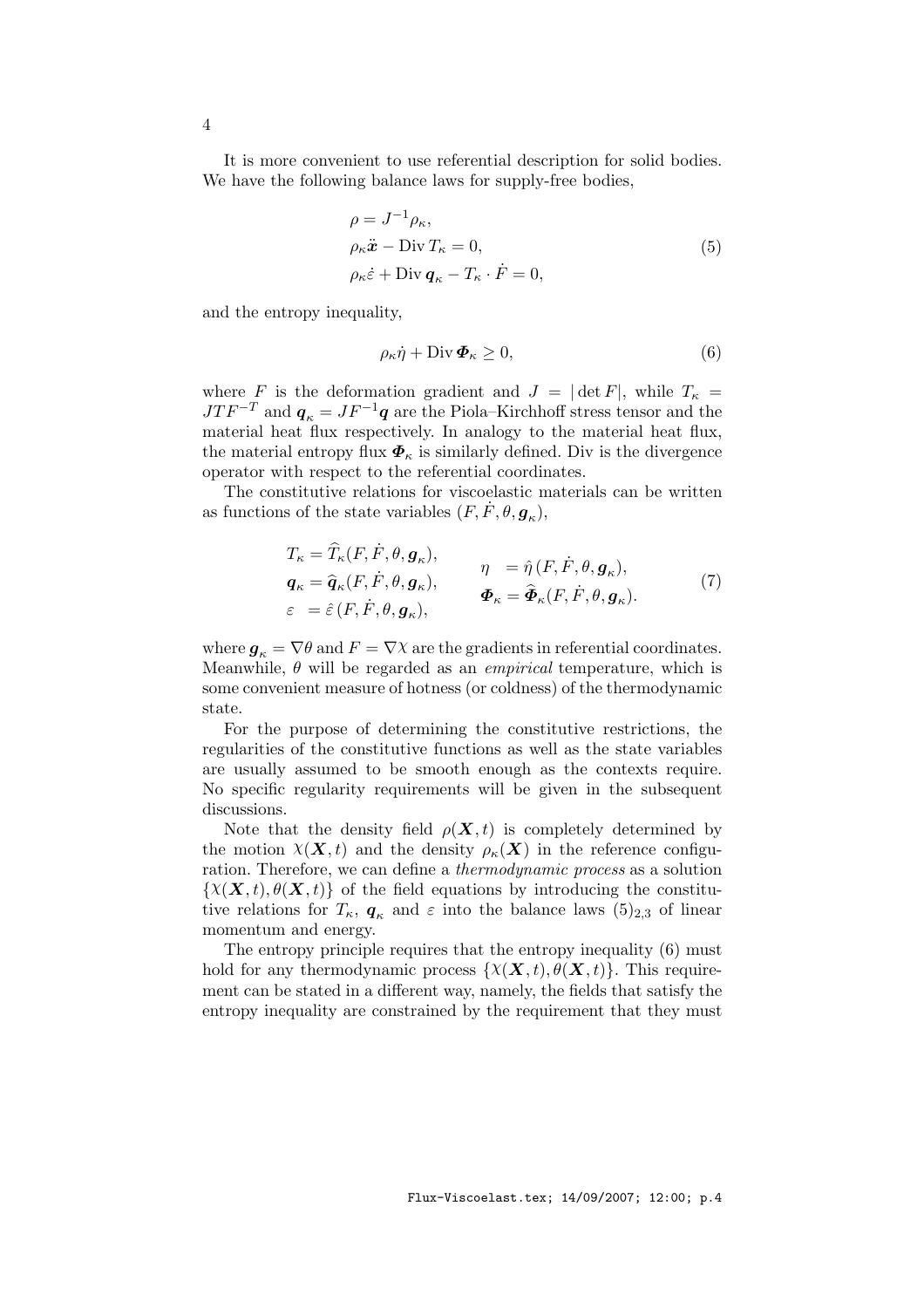be solutions of the field equations. Following Liu [3] we can take care of this requirement by the use of Lagrange multipliers:<sup>2</sup>

Method of Lagrange multipliers. There exist Lagrange multipliers  $\Lambda^v$  and  $\Lambda^{\varepsilon}$ , depending on the state variables, such that the inequality

$$
\rho_{\kappa}\dot{\eta} + \text{Div}\,\boldsymbol{\Phi}_{\kappa} - \Lambda^v(\rho_{\kappa}\ddot{\boldsymbol{x}} - \text{Div}\,T_{\kappa}) - \Lambda^{\varepsilon}(\rho_{\kappa}\dot{\varepsilon} + \text{Div}\,\boldsymbol{q}_{\kappa} - T_{\kappa}\cdot\dot{F}) \ge 0 \qquad (8)
$$

is valid under no constraints, i.e., valid for any fields  $\{\chi(\mathbf{X},t), \theta(\mathbf{X},t)\}.$ 

Note that after introducing the constitutive relations (7) into (8), the inequality assumes the following form:

$$
\sum_{a} S_a \cdot X_a + \sigma \ge 0,\tag{9}
$$

where  $X_a = (\dot{\theta}, \ddot{\chi}, \nabla \dot{\theta}, \nabla \ddot{\chi}, \nabla (\nabla \theta), \nabla (\nabla \dot{\chi}), \nabla (\nabla \dot{\chi}))$ , while  $S_a$  and  $\sigma$  are functions of  $(\theta, \nabla \theta, \nabla \chi, \nabla \dot{\chi})$ . Here, we use the notation,  $\nabla F = \nabla(\nabla \chi)$ , to emphasize the symmetry of the second gradient.

Since the inequality (9) must hold for any  $\chi(\mathbf{X}, t)$  and  $\theta(\mathbf{X}, t)$ , the values of  $(\theta, \nabla \theta, \nabla \chi, \nabla \chi)$  and  $(\theta, \ddot{\chi}, \nabla \theta, \nabla \ddot{\chi}, \nabla (\nabla \theta), \nabla (\nabla \chi), \nabla (\nabla \dot{\chi})$  in (9) can be arbitrarily given at any point and any instant.

Note that the inequality (9) is linear in  $X_a$ , and the values of  $X_a$ can be given independently of the values of  $S_a$  and  $\sigma$ . This implies that  $S_a$  (respecting the part involved with the symmetry of the second gradients in the corresponding  $X_a$ ) must vanish, otherwise, it is possible to choose some values of  $X_a$  such that the inequality is violated.

First of all, from (8), we note that the coefficient of  $\ddot{\chi}$  is  $\rho_{\kappa} \Lambda^v$ , therefore, we conclude that

$$
A^v = 0,
$$

and the inequality (8) becomes

$$
\rho_{\kappa}(\dot{\eta} - \Lambda^{\varepsilon} \dot{\varepsilon}) + (\text{Div } \boldsymbol{\Phi}_{\kappa} - \Lambda^{\varepsilon} \text{Div } \boldsymbol{q}_{\kappa}) + \Lambda^{\varepsilon} T_{\kappa} \cdot \dot{F} \ge 0. \tag{10}
$$

Since both  $\eta$  and  $\varepsilon$  are functions of  $(F, \dot{F}, \theta, \nabla\theta)$ , we can write

$$
\rho_{\kappa}(\dot{\eta} - A^{\varepsilon} \dot{\varepsilon}) = H_{\theta} \dot{\theta} + H_{g} \cdot \nabla \dot{\theta} + H_{F} \cdot \dot{F} + H_{\dot{F}} \cdot \ddot{F},
$$

where  $H_{\theta}$ ,  $H_g$ ,  $H_F$ , and  $H_{\dot{F}}$  are functions of  $(F, \dot{F}, \theta, \nabla \theta)$ . The linearity of the inequality (10) in  $(\dot{\theta}, \nabla \dot{\theta}, \ddot{F})$  then leads to

$$
H_{\theta} = 0,
$$
  $H_g = 0,$   $H_{\dot{F}} = 0.$  (11)

<sup>2</sup> For general information on the applicability of the method of Lagrange multipliers, please refer to [3] or Chap. 7 of [5].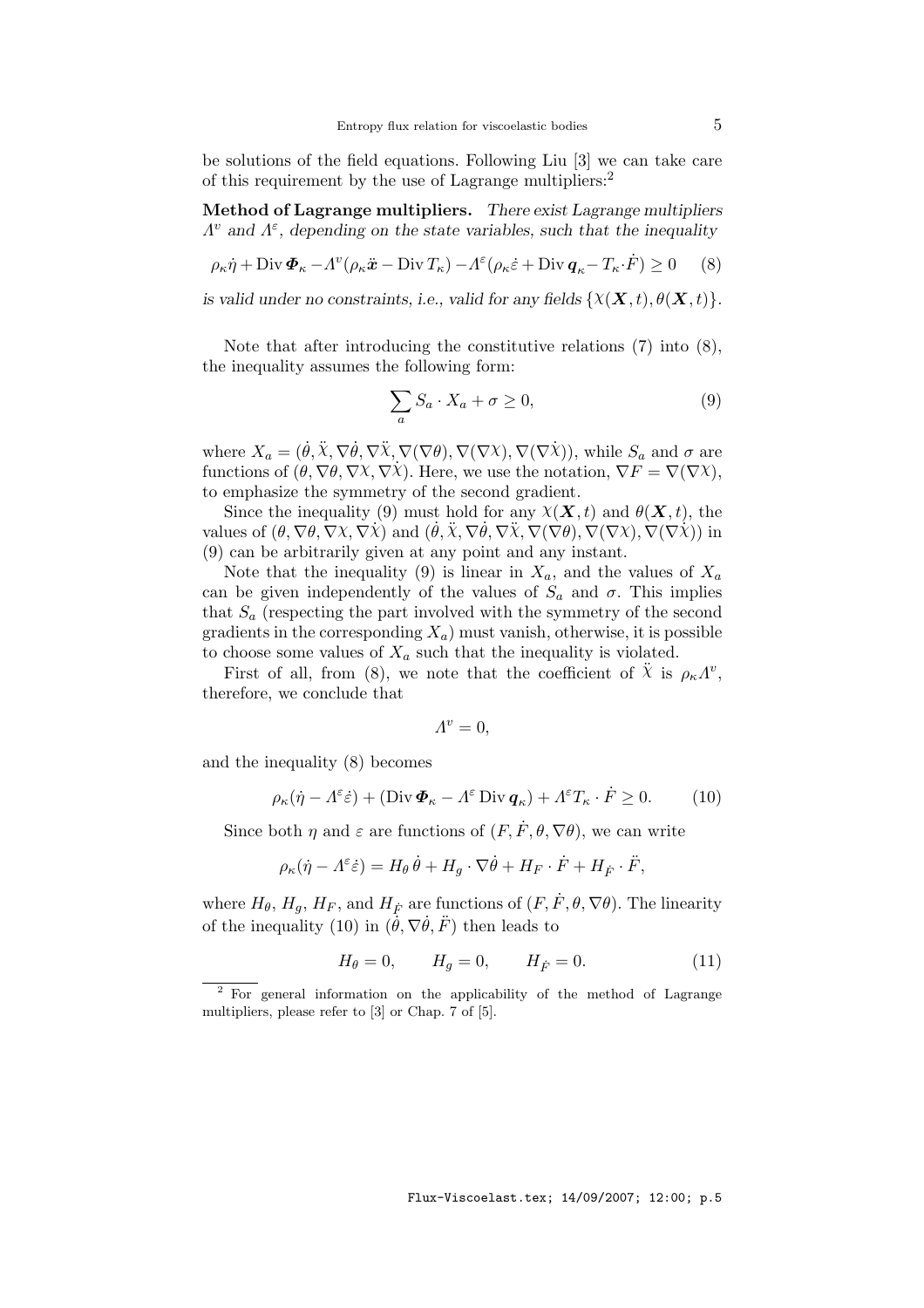The inequality (10) now reduces to

$$
\operatorname{Div}\boldsymbol{\varPhi}_{\kappa}-\varLambda^{\varepsilon}\operatorname{Div}\boldsymbol{q}_{\kappa}+(H_F+\varLambda^{\varepsilon}T_{\kappa})\cdot\dot{F}\geq0,
$$

which after introducing the constitutive function  $(7)$  can be written in the form,

$$
\begin{aligned} \Big(\frac{\partial \widehat{\Phi}_{\kappa}}{\partial \theta} - A^{\varepsilon} \frac{\partial \widehat{\pmb{q}}_{\kappa}}{\partial \theta}\Big) \cdot \pmb{g}_{\kappa} + (H_{F} + A^{\varepsilon} T_{\kappa}) \cdot \dot{F} \\ + G \cdot \nabla (\nabla \theta) + M \cdot \nabla (\nabla \chi) + N \cdot \nabla (\nabla \dot{\chi}) \geq 0, \end{aligned}
$$

where in component forms,

$$
G_{\alpha\beta} = \frac{\partial \hat{\Phi}_{\alpha}}{\partial \theta_{,\beta}} - A^{\varepsilon} \frac{\partial \hat{q}_{\alpha}}{\partial \theta_{,\beta}}, \ M_{\alpha\beta}^{i} = \frac{\partial \hat{\Phi}_{\alpha}}{\partial X_{,\beta}^{i}} - A^{\varepsilon} \frac{\partial \hat{q}_{\alpha}}{\partial X_{,\beta}^{i}}, \ N_{\alpha\beta}^{i} = \frac{\partial \hat{\Phi}_{\alpha}}{\partial \dot{X}_{,\beta}^{i}} - A^{\varepsilon} \frac{\partial \hat{q}_{\alpha}}{\partial \dot{X}_{,\beta}^{i}}.
$$

By the linearity in  $\nabla(\nabla\theta)$ ,  $\nabla(\nabla\chi)$ , and  $\nabla(\nabla\dot{\chi})$ , and the symmetry of the second gradients, the symmetric parts of the coefficients must vanish,

$$
G_{\alpha\beta} + G_{\beta\alpha} = 0, \qquad M^i_{\alpha\beta} + M^i_{\beta\alpha} = 0, \qquad N^i_{\alpha\beta} + N^i_{\beta\alpha} = 0. \tag{12}
$$

We shall prove further that  $M_{\alpha\beta}^i = 0$  and  $N_{\alpha\beta}^i = 0$ . In order to do this, we need to invoke the *condition of material objectivity*, which implies the following reduced constitutive equations for viscoelastic materials,

$$
\boldsymbol{q}_{\kappa} = \widetilde{\boldsymbol{q}}_{\kappa}(C, \dot{C}, \theta, \boldsymbol{g}_{\kappa}), \qquad \boldsymbol{\Phi}_{\kappa} = \widetilde{\boldsymbol{\Phi}}_{\kappa}(C, \dot{C}, \theta, \boldsymbol{g}_{\kappa}), \tag{13}
$$

where  $C = F^T F$  is the right Cauchy-Green tensor (see e.g. [5, 8, 11]). On the other hand, since  $\dot{C} = \dot{F}^T F + F^T \dot{F}$ , we have, for any tensor A,

$$
\frac{\partial \widehat{\mathbf{q}}_{\kappa}}{\partial \dot{F}}[A] = \frac{d}{dt} \widehat{\mathbf{q}}_{\kappa}(F, \dot{F} + tA, \theta, \mathbf{g}_{\kappa}) \bigg|_{t=0} = \frac{\partial \widetilde{\mathbf{q}}_{\kappa}}{\partial \dot{C}}[A^T F + F^T A].
$$

Since  $\dot{C}$  is symmetric and accordingly the gradient must be symmetrized. We shall write the gradient after being symmetrized in components simply as

$$
\frac{\partial \widetilde{q}_{\alpha}}{\partial \dot{C}_{\beta\gamma}} \quad \text{for} \quad \frac{1}{2} \Big( \frac{\partial \widetilde{q}_{\alpha}}{\partial \dot{C}_{\beta\gamma}} + \frac{\partial \widetilde{q}_{\alpha}}{\partial \dot{C}_{\gamma\beta}} \Big),
$$

and hence

$$
\frac{\partial \hat{q}_{\alpha}}{\partial \dot{F}_{i\beta}} = 2 F^{i}_{\gamma} \frac{\partial \tilde{q}_{\alpha}}{\partial \dot{C}_{\beta\gamma}}.
$$

Likewise, similar relations are valid for the material entropy flux  $\widehat{\Phi}_{\kappa}$ .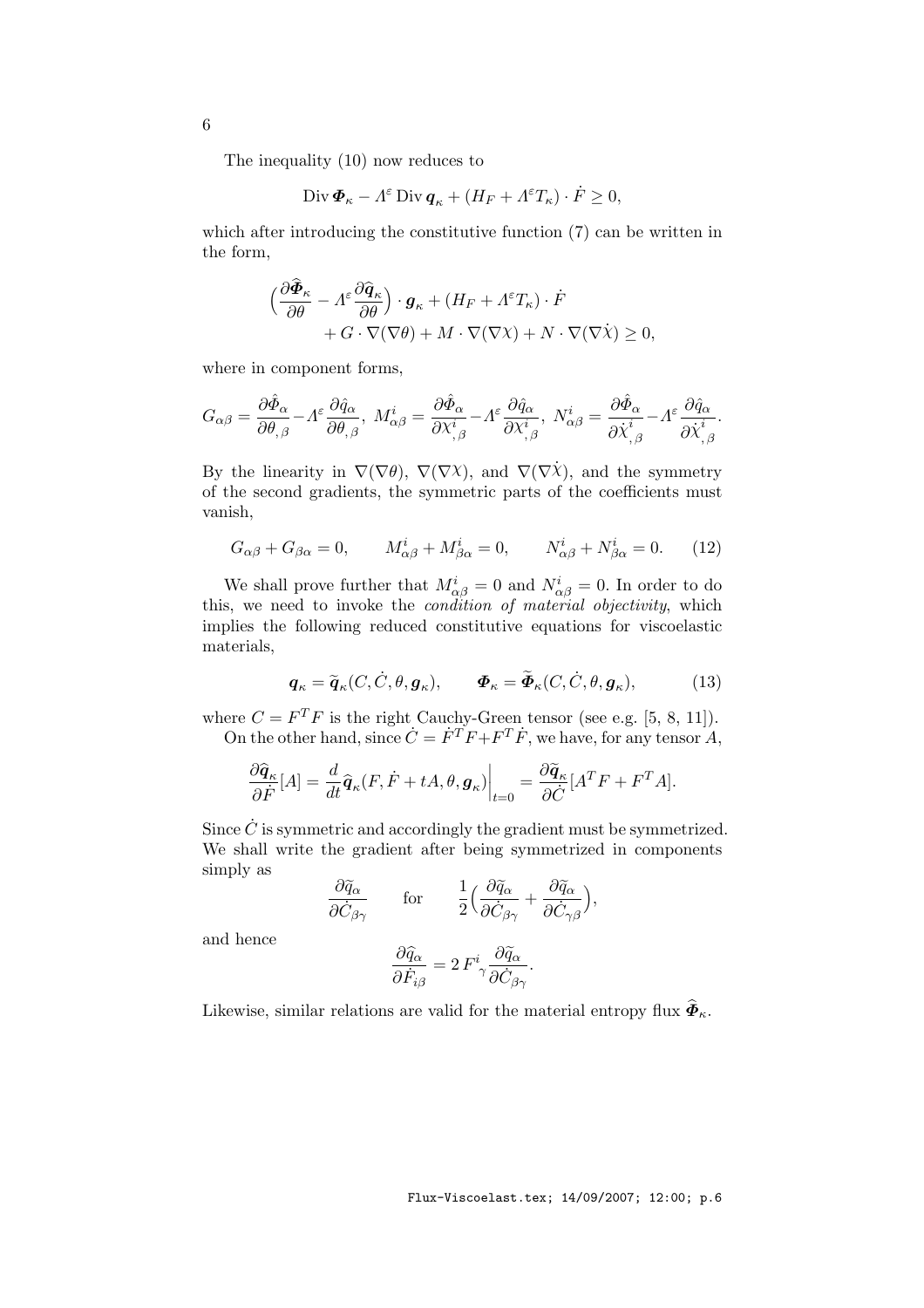If we define

$$
\tilde{N}_{\alpha\beta}^{\gamma} = \frac{\partial \tilde{\Phi}_{\alpha}}{\partial \dot{C}_{\beta\gamma}} - A^{\varepsilon} \frac{\partial \tilde{q}_{\alpha}}{\partial \dot{C}_{\beta\gamma}},
$$

then the relation (12)<sub>3</sub>,  $N_{\alpha\beta}^i + N_{\beta\alpha}^i = 0$ , becomes

$$
F^i_{\gamma}(\tilde{N}_{\alpha\beta}^{\gamma} + \tilde{N}_{\beta\alpha}^{\gamma}) = 0.
$$

Since F is non-singular, it implies that  $\tilde{N}^{\gamma}_{\alpha\beta} = -\tilde{N}^{\gamma}_{\beta\alpha}$ , and from the symmetrization of the gradient in  $\dot{C}_{\beta\gamma}$ , it follows that  $\tilde{N}_{\alpha\beta}^{\gamma} = \tilde{N}_{\alpha\gamma}^{\beta}$ . Therefore, we have

$$
\tilde{N}_{\alpha\beta}^{\gamma} = \tilde{N}_{\alpha\gamma}^{\beta} = -\tilde{N}_{\gamma\alpha}^{\beta} = -\tilde{N}_{\gamma\beta}^{\alpha} = \tilde{N}_{\beta\gamma}^{\alpha} = \tilde{N}_{\beta\alpha}^{\gamma} = -\tilde{N}_{\alpha\beta}^{\gamma},
$$

and hence  $\tilde{N}_{\alpha\beta}^{\gamma} = 0$ , or equivalently,  $N_{\alpha\beta}^{i} = 0$ . Moreover, we also have

$$
\frac{\partial \widehat{\mathbf{q}}_{\kappa}}{\partial F}[A] = \frac{\partial \widetilde{\mathbf{q}}_{\kappa}}{\partial C}[A^T F + F^T A] + \frac{\partial \widetilde{\mathbf{q}}_{\kappa}}{\partial \dot{C}}[\dot{F}^T A + A^T \dot{F}],
$$

for any tensor A. Since both C and  $\dot{C}$  are symmetric, after symmetrizing the gradients, we obtain

$$
\frac{\partial \widehat{q}_{\alpha}}{\partial F_{i\beta}}=2\,{F^{i}}_{\gamma}\frac{\partial \widetilde{q}_{\alpha}}{\partial C_{\beta\gamma}}+2\,{\dot F^{i}}_{\gamma}\frac{\partial \widetilde{q}_{\alpha}}{\partial {\dot C}_{\beta\gamma}},
$$

and a similar relation for the entropy flux.

Let

$$
\tilde{M}_{\alpha\beta}^{\gamma}=\frac{\partial\tilde{\varPhi}_{\alpha}}{\partial C_{\beta\gamma}}- \varLambda^{\varepsilon}\frac{\partial\tilde{q}_{\alpha}}{\partial C_{\beta\gamma}},
$$

then the relation  $(12)_2$ ,  $M_{\alpha\beta}^i + M_{\beta\alpha}^i = 0$ , becomes

$$
F^i_{\gamma}(\tilde{M}_{\alpha\beta}^{\gamma} + \tilde{M}_{\beta\alpha}^{\gamma}) + \dot{F}^i_{\gamma}(\tilde{N}_{\alpha\beta}^{\gamma} + \tilde{N}_{\beta\alpha}^{\gamma}) = 0,
$$

which leads to  $F^i_{\gamma}(\tilde{M}_{\alpha\beta}^{\gamma} + \tilde{M}_{\beta\alpha}^{\gamma}) = 0$ , because  $\tilde{N}_{\alpha\beta}^{\gamma} = 0$ .

By the same arguments, it also follows that  $M_{\alpha\beta}^i = 0$ . Therefore, we have

$$
\frac{\partial \widetilde{\Phi}_{\kappa}}{\partial C} - \Lambda^{\varepsilon} \frac{\partial \widetilde{q}_{\kappa}}{\partial C} = 0 \qquad \frac{\partial \widetilde{\Phi}_{\kappa}}{\partial C} - \Lambda^{\varepsilon} \frac{\partial \widetilde{q}_{\kappa}}{\partial C} = 0. \tag{14}
$$

Summary of thermodynamic restrictions

The restrictions imposed by the entropy principle on viscoelastic materials in the above exploitation can be summarized below.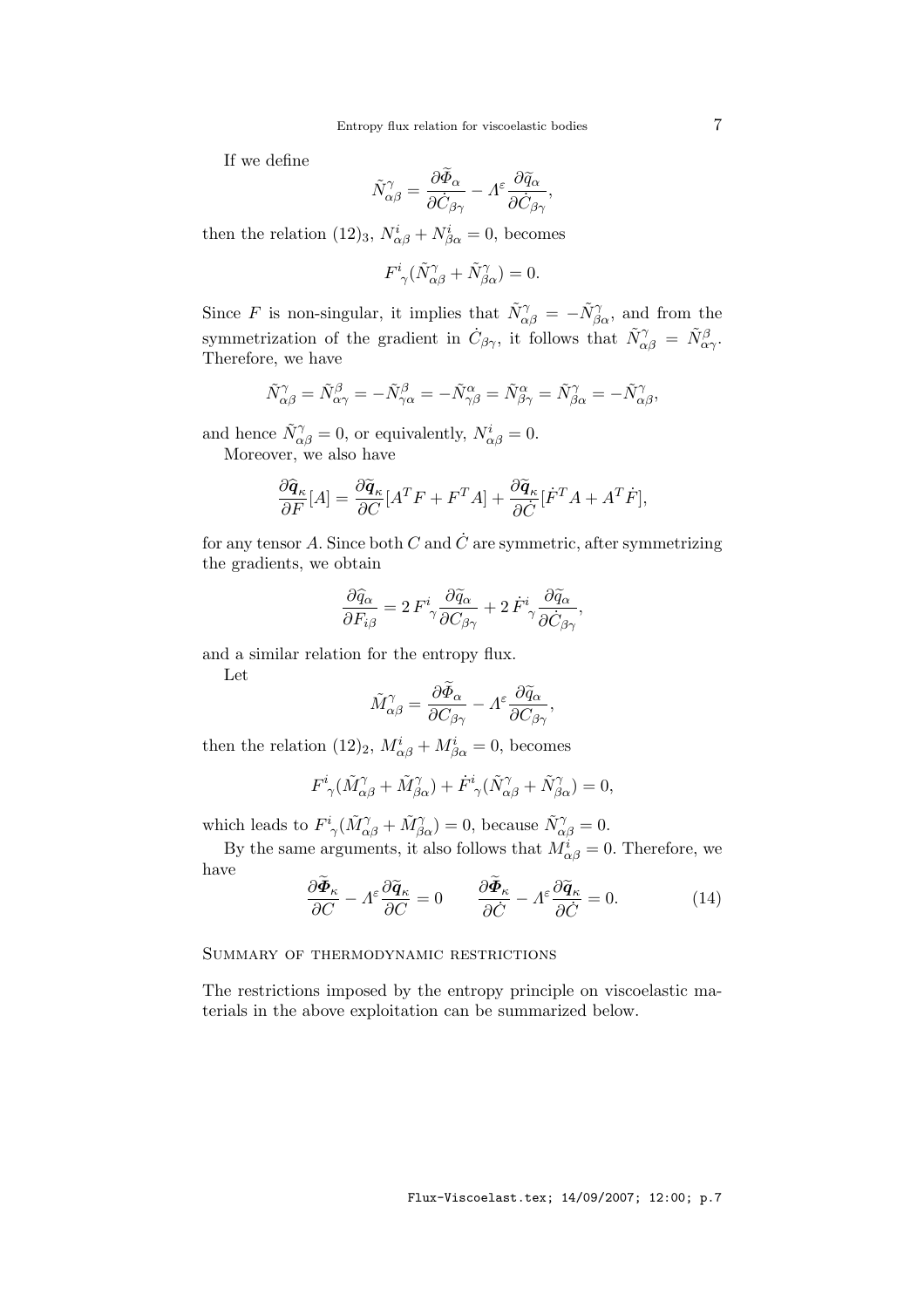The inequality of (8) has been reduced finally to the remaining one, which gives the entropy production density  $\sigma$  as

$$
\sigma = \left(\frac{\partial \widehat{\Phi}_{\kappa}}{\partial \theta} - \Lambda^{\varepsilon} \frac{\partial \widehat{q}_{\kappa}}{\partial \theta}\right) \cdot \boldsymbol{g}_{\kappa} + \rho_{\kappa} \left(\frac{\partial \eta}{\partial F} - \Lambda^{\varepsilon} \frac{\partial \varepsilon}{\partial F} + \frac{1}{\rho_{\kappa}} \Lambda^{\varepsilon} T_{\kappa}\right) \cdot \dot{F} \ge 0. \tag{15}
$$

The material entropy flux and heat flux must satisfy the relations  $(12)<sub>1</sub>$ and (14), which can now be written as

$$
\frac{\partial \widehat{\Phi}_{\kappa}}{\partial F} = \Lambda^{\varepsilon} \frac{\partial \widehat{q}_{\kappa}}{\partial F}, \quad \frac{\partial \widehat{\Phi}_{\kappa}}{\partial \dot{F}} = \Lambda^{\varepsilon} \frac{\partial \widehat{q}_{\kappa}}{\partial \dot{F}}, \quad \left(\frac{\partial \widehat{\Phi}_{\kappa}}{\partial \hat{g}_{\kappa}}\right)_{\text{sym}} = \Lambda^{\varepsilon} \left(\frac{\partial \widehat{q}_{\kappa}}{\partial g_{\kappa}}\right)_{\text{sym}}, \quad (16)
$$

where  $(A)_{sym}$  denotes the symmetric part of the tensor A. Finally, the relations (11) can be written explicitly as

$$
\frac{\partial \eta}{\partial \theta} = A^{\varepsilon} \frac{\partial \varepsilon}{\partial \theta}, \qquad \frac{\partial \eta}{\partial \mathbf{g}_{\kappa}} = A^{\varepsilon} \frac{\partial \varepsilon}{\partial \mathbf{g}_{\kappa}}, \qquad \frac{\partial \eta}{\partial \dot{F}} = A^{\varepsilon} \frac{\partial \varepsilon}{\partial \dot{F}}.
$$
(17)

The relations (15), (16) and (17) are the thermodynamic restrictions for viscoelastic bodies in general. Note that these relations contain one remaining Lagrange multiplier  $\Lambda^{\varepsilon}$ , which depends on  $(F, \dot{F}, \theta, \mathbf{g}_{\kappa})$ . Further reductions will be considered in the next sections.

Remark: The relations (16) seem to suggest that the following entropy flux relation,

$$
\boldsymbol{\Phi}_{\kappa} = \Lambda^{\varepsilon} \boldsymbol{q}_{\kappa} \tag{18}
$$

might be valid. Unfortunately, a rigorous proof has not been available for viscoelastic bodies as well as elastic bodies in general.

However, there is an important property associated with the above entropy flux relation. Suppose that the entropy flux relation (18) is valid for each of the two bodies  $I$  and  $II$  in thermal contact, then at the contact surface (the wall) the normal components of the heat flux and the entropy flux are continuous,

$$
\boldsymbol{q}_{\kappa}^I \cdot \boldsymbol{n}_{\kappa} = \boldsymbol{q}_{\kappa}^H \cdot \boldsymbol{n}_{\kappa}, \qquad \boldsymbol{\varPhi}_{\kappa}^I \cdot \boldsymbol{n}_{\kappa} = \boldsymbol{\varPhi}_{\kappa}^H \cdot \boldsymbol{n}_{\kappa},
$$

where  $n_{\kappa}$  is the unit normal at the wall. Since from the relation (18),

$$
\pmb{\Phi}^I_\kappa = \Lambda^{\varepsilon I} \pmb{q}^I_\kappa, \qquad \pmb{\Phi}^{II}_\kappa = \Lambda^{\varepsilon II} \pmb{q}^I_\kappa,
$$

it follows that the Lagrange multiplier  $\Lambda^{\varepsilon}$  is continuous across the wall,

$$
A^{\varepsilon I} = A^{\varepsilon II}.
$$

This continuity property duely suggests that the Lagrange multiplier  $\Lambda^{\varepsilon}$  be interpreted as a measure of thermodynamic temperature. It is referred to as the *coldness* by Müller  $[8]$ .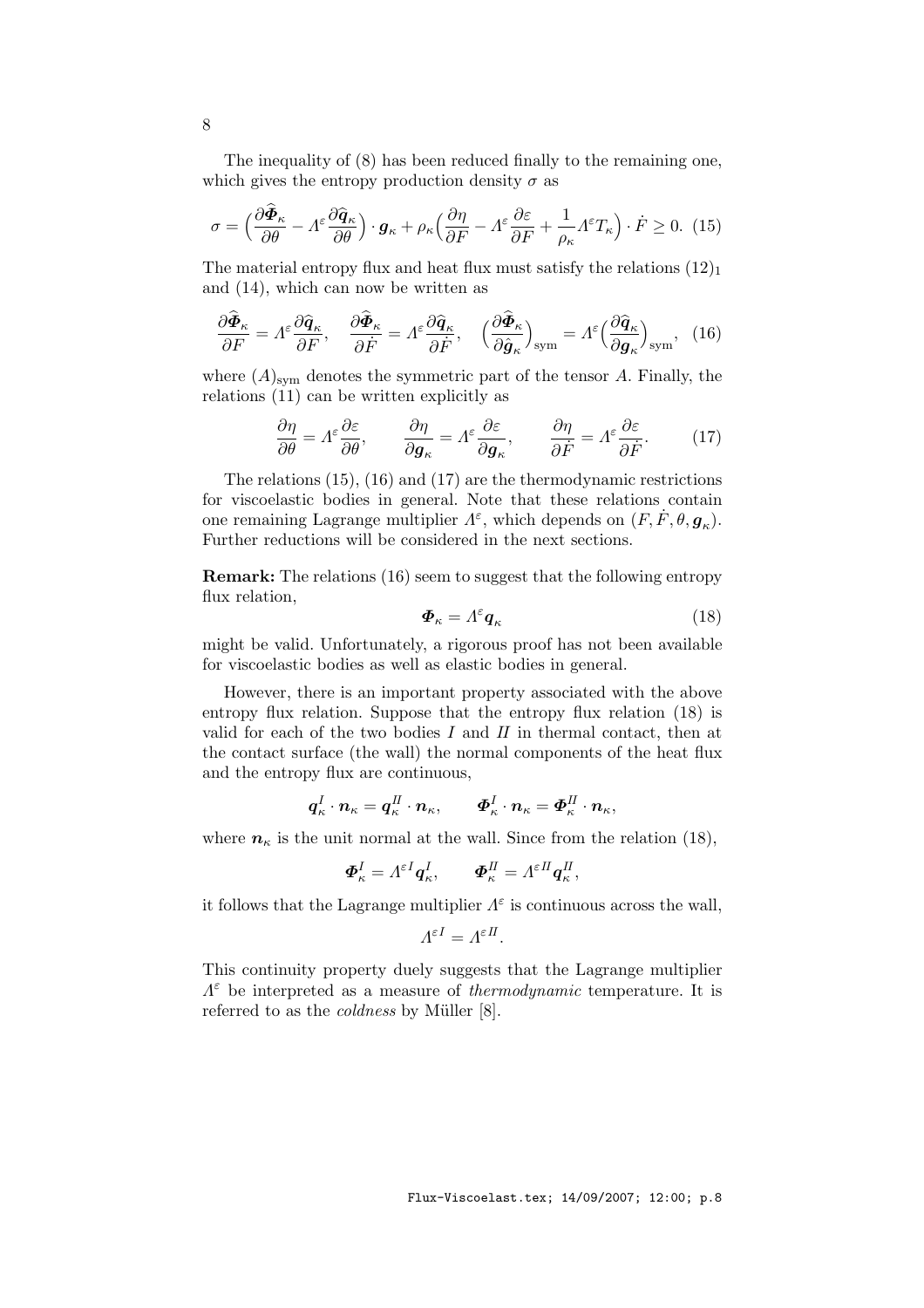Entropy flux relation for viscoelastic bodies 9

## 4. Isotropic viscoelastic bodies

For further evaluations of the consequences of the entropy principle, we shall prove the entropy flux relation (18) for isotropic viscoelastic bodies.

For isotropic viscoelastic bodies, the material symmetry condition for the material heat fluxes  $q_{\kappa}$  can be expressed as (see e.g. [5]),

$$
\widetilde{\mathbf{q}}_{\kappa}(Q C Q^T, Q \dot{C} Q^T, \theta, Q \mathbf{g}_{\kappa}) = Q \widetilde{\mathbf{q}}_{\kappa}(C, \dot{C}, \theta, \mathbf{g}_{\kappa}), \qquad \forall Q \in \mathcal{O}, \quad (19)
$$

where  $\mathcal O$  is the full orthogonal group. In other words, it is an isotropic vector-valued function of  $(C, \check{C}, \theta, \mathbf{g}_{\kappa}).$ 

An isotropic function is restricted in its dependence on the independent variables. Here, instead of using the explicit representation theorems, we shall consider restrictions in the form of differential equations. We need the following lemma:

**Lemma.** Let  $\mathcal{F}(A)$  be a scalar-valued function of a tensor variable and suppose that  $\mathcal{F}(Q) = 0$  for any orthogonal  $Q \in \mathcal{O}$ . Then the gradient of  $\mathcal{F}(A)$  at the identity tensor is symmetric, i.e., for any skew symmetric tensor W,

$$
\nabla_A \mathcal{F}(1) \cdot W = 0. \tag{20}
$$

For the proof, just take  $Q(t) = \exp tW$ , and differentiate  $\mathcal{F}(Q(t))$ with respect to t at  $t = 0$ , (see also [4]).

Entropy flux relation

For the material heat flux  $q_{\kappa} = \tilde{q}_{\kappa}(C, \dot{C}, \theta, g_{\kappa})$ , let us consider, for any constant vector  $a$ ,

$$
\mathcal{F}(A) = \boldsymbol{a} \cdot (\widetilde{\boldsymbol{q}}_{\kappa}(ACA^T, A\dot{C}A^T, \theta, A\boldsymbol{g}_{\kappa}) - A\widetilde{\boldsymbol{q}}_{\kappa}(C, \dot{C}, \theta, \boldsymbol{g}_{\kappa})).
$$

Then from the condition (19), it follows that  $\mathcal{F}(Q) = 0$  for any  $Q \in \mathcal{O}$ and hence the above Lemma implies that

$$
\nabla_A \mathcal{F}(1) \cdot W = 0
$$
  
=  $\mathbf{a} \cdot \left( \frac{\partial \widetilde{\mathbf{q}}_k}{\partial C} [WC - CW] + \frac{\partial \widetilde{\mathbf{q}}_k}{\partial C} [WC - CW] + \frac{\partial \widetilde{\mathbf{q}}_k}{\partial \mathbf{g}_\kappa} W \mathbf{g}_\kappa - W \widetilde{\mathbf{q}}_\kappa \right).$ 

In analogy, we have a similar equation for the material entropy flux  $\boldsymbol \Phi_\kappa = \widetilde{\boldsymbol \Phi}_\kappa (\overline C, \dot C, \theta, \boldsymbol g_\kappa).$ 

Now, let  $\mathbf{k} = \mathbf{\Phi}_{\kappa} - \Lambda^{\varepsilon} \mathbf{q}_{\kappa}$ . From the above relations for both  $\widetilde{\mathbf{\Phi}}_{\kappa}$  and  $\widetilde{\mathbf{q}}_{\kappa}$ , and the relation (14), we have

$$
\mathbf{a} \cdot W \mathbf{k} = \mathbf{a} \cdot \widetilde{G} W \mathbf{g}_{\kappa},\tag{21}
$$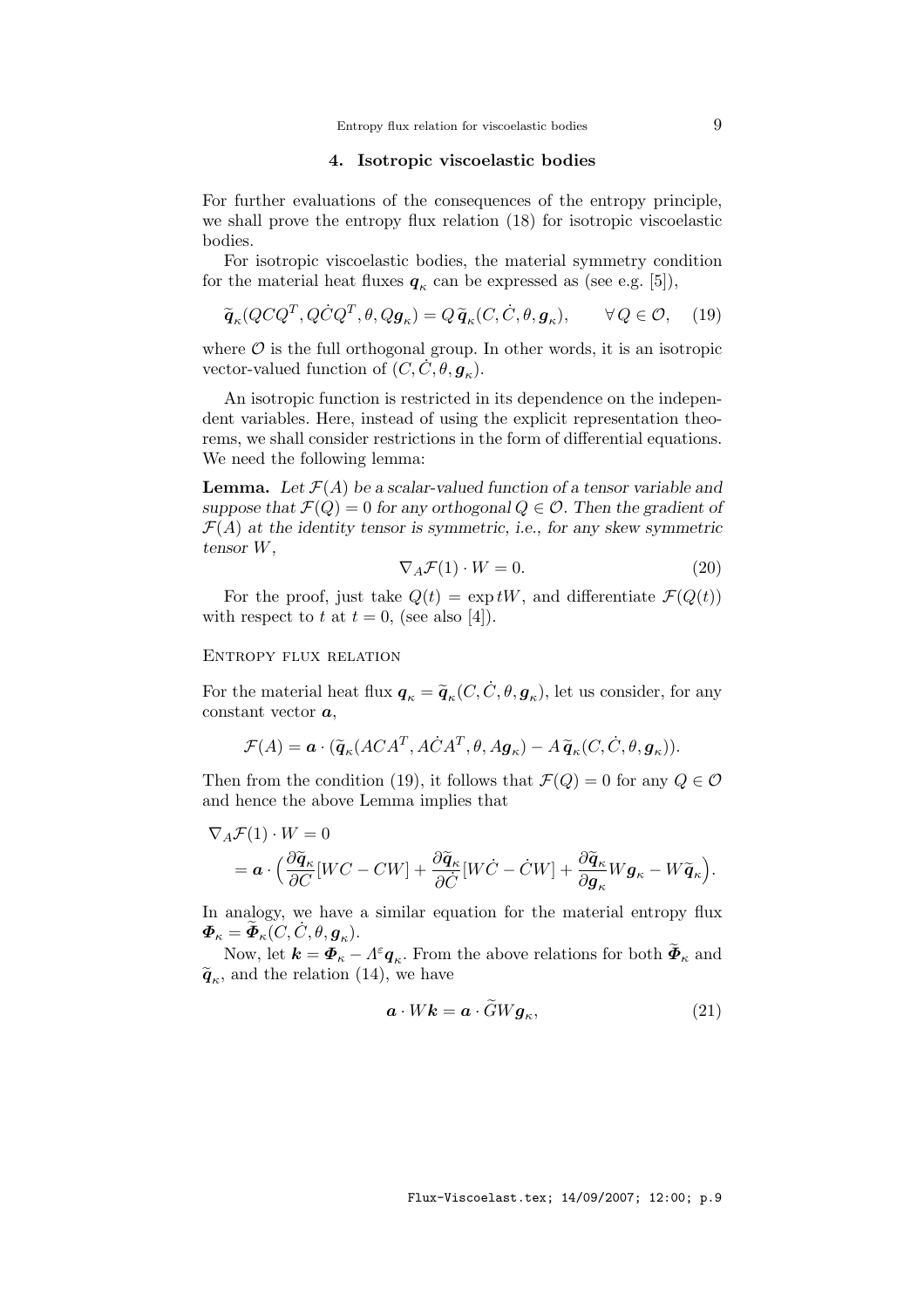where

$$
\tilde{G}=\frac{\partial\tilde{\pmb{\Phi}}_{\kappa}}{\partial\pmb{g}_{\kappa}}-A^{\varepsilon}\frac{\partial\tilde{\pmb{q}}_{\kappa}}{\partial\pmb{g}_{\kappa}}
$$

.

Since it holds for any vector  $\boldsymbol{a}$  and any skew symmetric tensor  $W$ , in particular, by taking alternatively,

$$
a = e_1, \qquad W = e_2 \otimes e_3 - e_3 \otimes e_2,
$$
  
\n
$$
a = e_2, \qquad W = e_3 \otimes e_1 - e_1 \otimes e_3,
$$
  
\n
$$
a = e_3, \qquad W = e_1 \otimes e_2 - e_2 \otimes e_1,
$$

and knowing from  $(12)_1$  that  $\widetilde{G}$  is skew symmetric, we obtain

$$
\tilde{G}_{12}g_3 + \tilde{G}_{31}g_2 = 0,
$$
  $\tilde{G}_{23}g_1 + \tilde{G}_{12}g_3 = 0,$   $\tilde{G}_{31}g_2 + \tilde{G}_{23}g_1 = 0.$ 

Summing of the last three equations gives  $\tilde{G}_{12}g_3 + \tilde{G}_{23}g_1 + \tilde{G}_{31}g_2 = 0$ , which implies immediately that

$$
\tilde{G}_{12}g_3 = 0,
$$
  $\tilde{G}_{23}g_1 = 0,$   $\tilde{G}_{31}g_2 = 0.$ 

Since  $g_{\kappa} = (g_1, g_2, g_3)$  does not vanish in general, it follows that  $\widetilde{G}_{12} =$  $\widetilde{G}_{23} = \widetilde{G}_{31} = 0$  or the skew symmetric tensor  $\widetilde{G} = 0$ . Therefore, by  $(21)$ , since W and  $\boldsymbol{a}$  are arbitrary,  $\boldsymbol{k}$  must vanish and we have proved the entropy flux relation,

$$
\mathbf{\Phi}_{\kappa} = \Lambda^{\varepsilon} \mathbf{q}_{\kappa}.\tag{22}
$$

## THE ABSOLUTE TEMPERATURE

Taking the gradient of (22) with respect to  $g_{\kappa}$  and using again the relation  $(16)_{3}$ , we obtain

$$
\frac{\partial \varLambda^\varepsilon}{\partial \boldsymbol{g}_\kappa}\cdot \boldsymbol{q}_\kappa = \mathrm{tr}\Big(\frac{\partial \boldsymbol{\Phi}_\kappa}{\partial \boldsymbol{g}_\kappa} - \varLambda^\varepsilon \frac{\partial \boldsymbol{q}_\kappa}{\partial \boldsymbol{g}_\kappa}\Big) = 0,
$$

from which it implies that  $\Lambda^{\varepsilon}$  must be independent of  $g_{\kappa}$ , since  $q_{\kappa}$ does not vanish in general. Similarly, by taking the gradient with respect to F and  $\dot{F}$  respectively and using the relation  $(16)_{1,2}$ , it follows immediately that  $\Lambda^{\varepsilon}$  must be independent of F and F. Therefore, we have

$$
\Lambda^{\varepsilon} = \Lambda(\theta),
$$

and the entropy production density (15) becomes

$$
\sigma = \frac{\partial \Lambda}{\partial \theta} \left( \boldsymbol{q}_{\kappa} \cdot \boldsymbol{g}_{\kappa} \right) - \Lambda \left( \rho_{\kappa} \frac{\partial \psi}{\partial F} - T_{\kappa} \right) \cdot \dot{F} \ge 0, \tag{23}
$$

Flux-Viscoelast.tex; 14/09/2007; 12:00; p.10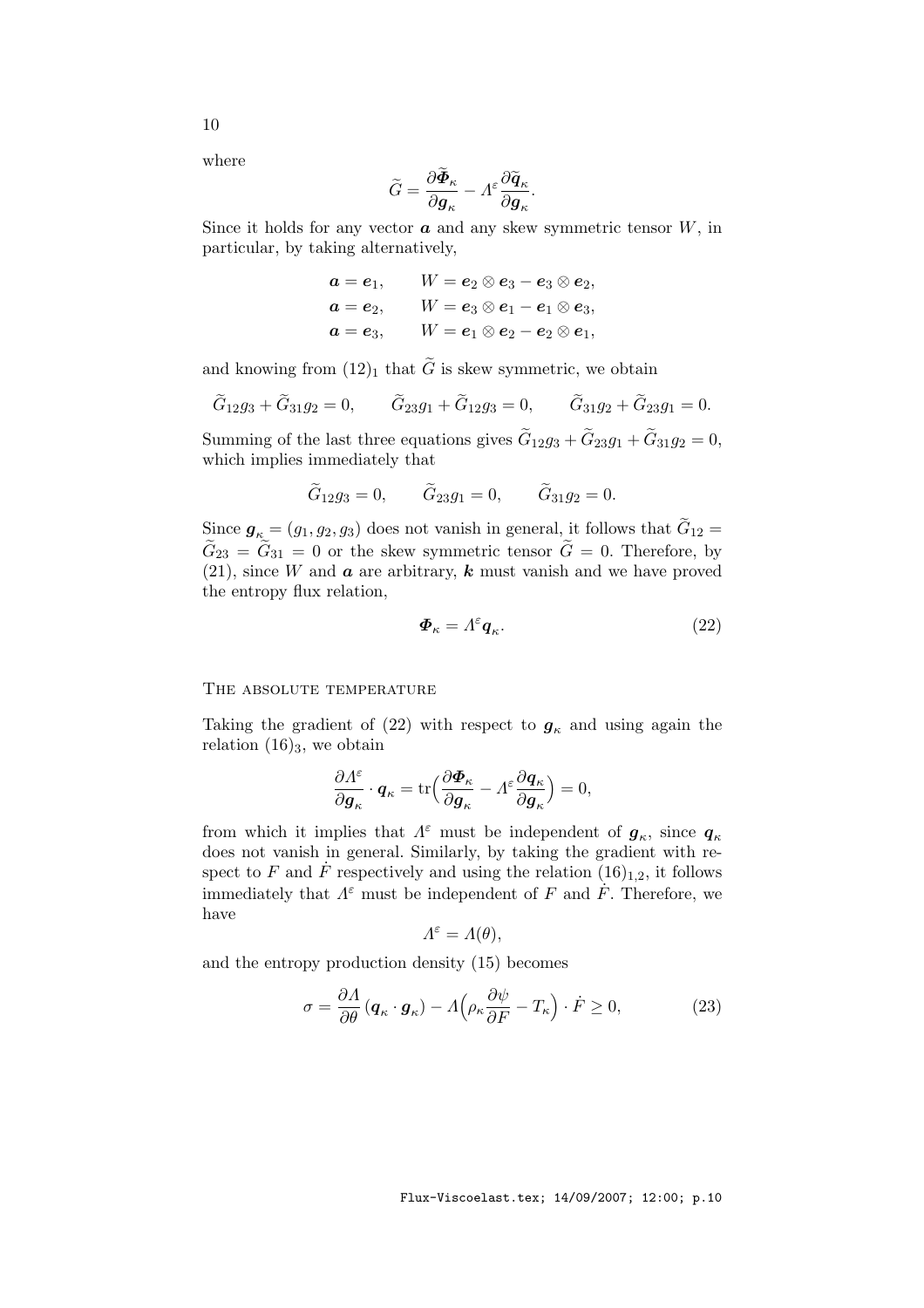where  $\psi = \varepsilon - A^{-1}\eta$ .

Since the entropy production should not vanish in the presence of temperature gradient in time-independent processes, we shall require that  $\partial \Lambda / \partial \theta \neq 0$ . Consequently,  $\Lambda(\theta)$  depends monotonically on  $\theta$  and hence  $\Lambda(\theta)$  can also be taken as a temperature measure referred to as the coldness.

On the other hand, we can summarize the relations (17) in the following differential form,

$$
d\eta = \Lambda \, d\varepsilon + \left(\frac{\partial \eta}{\partial F} - \Lambda \frac{\partial \varepsilon}{\partial F}\right) \cdot dF = \Lambda \Big(d\varepsilon - \frac{\partial \psi}{\partial F} \cdot dF\Big). \tag{24}
$$

By comparison with the classical Gibbs relation in thermostatics, we can now identify the coldness  $\Lambda$  as the reciprocal of the *absolute temperature.* Moreover, the empirical temperature  $\theta$  could have been taken at the outset to be the absolute temperature, i.e., we have

$$
\Lambda^{\varepsilon}(\theta) = \frac{1}{\theta}.\tag{25}
$$

Therefore,  $\psi$  is the free energy function  $\psi = \varepsilon - \theta \eta$ . From  $(17)_{2,3}$  it is independent of  $(\mathbf{g}_{\kappa}, \dot{F}),$ 

$$
\psi = \psi(F, \theta),
$$

and the relation  $(17)<sub>1</sub>$  implies that

$$
\frac{\partial \psi}{\partial \theta} = -\eta.
$$

Consequently, both internal energy and the entropy densities are functions of  $(F, \theta)$  only,

$$
\varepsilon = \varepsilon(F, \theta), \qquad \eta = \eta(F, \theta).
$$

#### THE EQUILIBRIUM STATE

A process with no entropy production is said to determine an equilibrium state. From (23), the entropy production density  $\sigma(F, \dot{F}, \theta, \dot{g}_\kappa)$  is a non-negative quantity,

$$
\sigma = -\frac{1}{\theta^2} \left( \boldsymbol{q}_{\kappa} \cdot \boldsymbol{g}_{\kappa} \right) - \frac{1}{\theta} \left( \rho_{\kappa} \frac{\partial \psi}{\partial F} - T_{\kappa} \right) \cdot \dot{F} \ge 0,
$$

and it attains the minimum, namely zero, at the states such that  $g_{\kappa} = 0$ and  $\dot{F}=0$ ,

$$
\sigma|_E = \sigma(F, 0, \theta, 0) = 0.
$$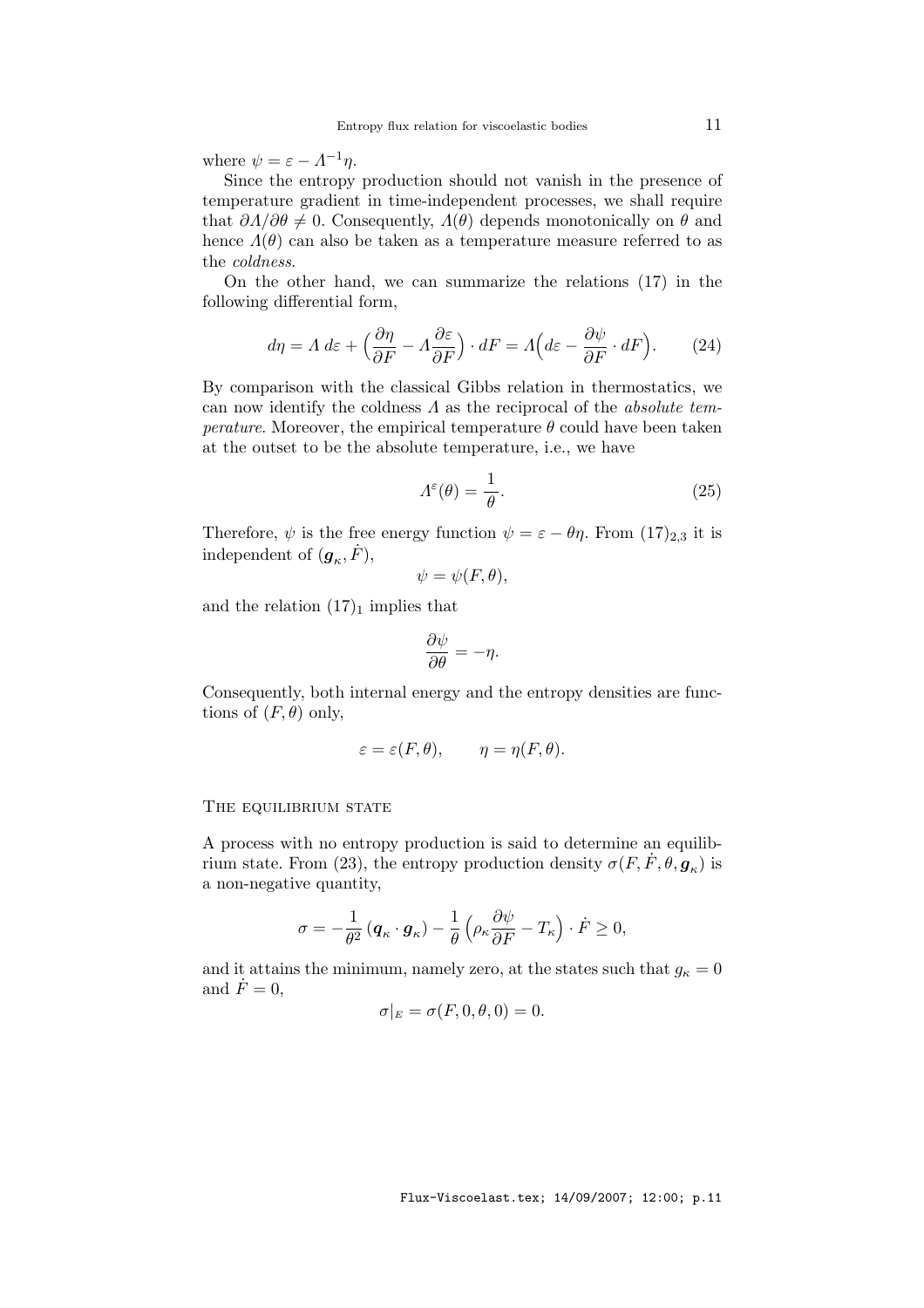Necessary conditions for a minimum at the equilibrium state require that  $\overline{a}$  $\overline{a}$ 

$$
\left. \frac{\partial \sigma}{\partial \dot{F}} \right|_E = 0, \qquad \left. \frac{\partial \sigma}{\partial \bm{g}_\kappa} \right|_E = 0,
$$

which lead to the well-known relation for the (equilibrium) stress, and the vanishing of the heat flux at equilibrium,

$$
T_{\kappa}|_E=\rho_\kappa\frac{\partial\psi}{\partial F},\qquad \textbf{\textit{q}}_{\kappa}|_E=0.
$$

We shall call  $T_{\kappa}|_E$  the *elastic* Piola-Kirchhoff stress and define the viscous Piola Kirchhoff stress as

$$
S_{\kappa} = T_{\kappa} - T_{\kappa}|_E,
$$

so that

 $S_{\kappa} = \widehat{S}_{\kappa}(F, \dot{F}, \theta, \mathbf{g}_{\kappa}), \text{ and } \widehat{S}_{\kappa}(F, 0, \theta, 0) = 0,$ 

and the remaining entropy inequality becomes

$$
-\frac{1}{\theta}\mathbf{q}_{\kappa}\cdot\mathbf{g}_{\kappa}+S_{\kappa}\cdot\dot{F}\geq0.
$$

Moreover, the expression (24) leads to the well-known Gibbs relation,

$$
d\eta = \frac{1}{\theta} \Big( d\varepsilon - \frac{1}{\rho_{\kappa}} T_{\kappa}|_{E} \cdot dF \Big). \tag{26}
$$

We can summarize the above general thermodynamic restrictions in the following proposition:

Proposition. For isotropic viscoelastic bodies, the Cauchy stress can be expressed as

$$
T = T_E(F, \theta) + S(F, \dot{F}, \theta, \mathbf{g}), \qquad S(F, 0, \theta, 0) = 0,
$$

where the elastic stress  $T_E$  and the viscous stress  $S$ , satisfy the following Gibbs relation and the entropy production inequality:

$$
d\eta = \frac{1}{\theta} \left( d\varepsilon - \frac{1}{\rho} T_E F^{-T} \cdot dF \right),
$$
  

$$
-\frac{1}{\theta} \mathbf{q} \cdot \mathbf{g} + S \cdot \dot{F} F^{-1} \ge 0.
$$

In particular, the elastic stress tensor, the internal energy and the entropy are related to the free energy function  $\psi = \psi(F, \theta)$  by

$$
T_E = \rho \frac{\partial \psi}{\partial F} F^T, \qquad \varepsilon = \psi - \theta \frac{\partial \psi}{\partial \theta}, \qquad \eta = -\frac{\partial \psi}{\partial \theta}.
$$
 (27)

Moreover, the following entropy flux relation is valid,

$$
\boldsymbol{\varPhi}=\frac{1}{\theta}\,\boldsymbol{q}.
$$